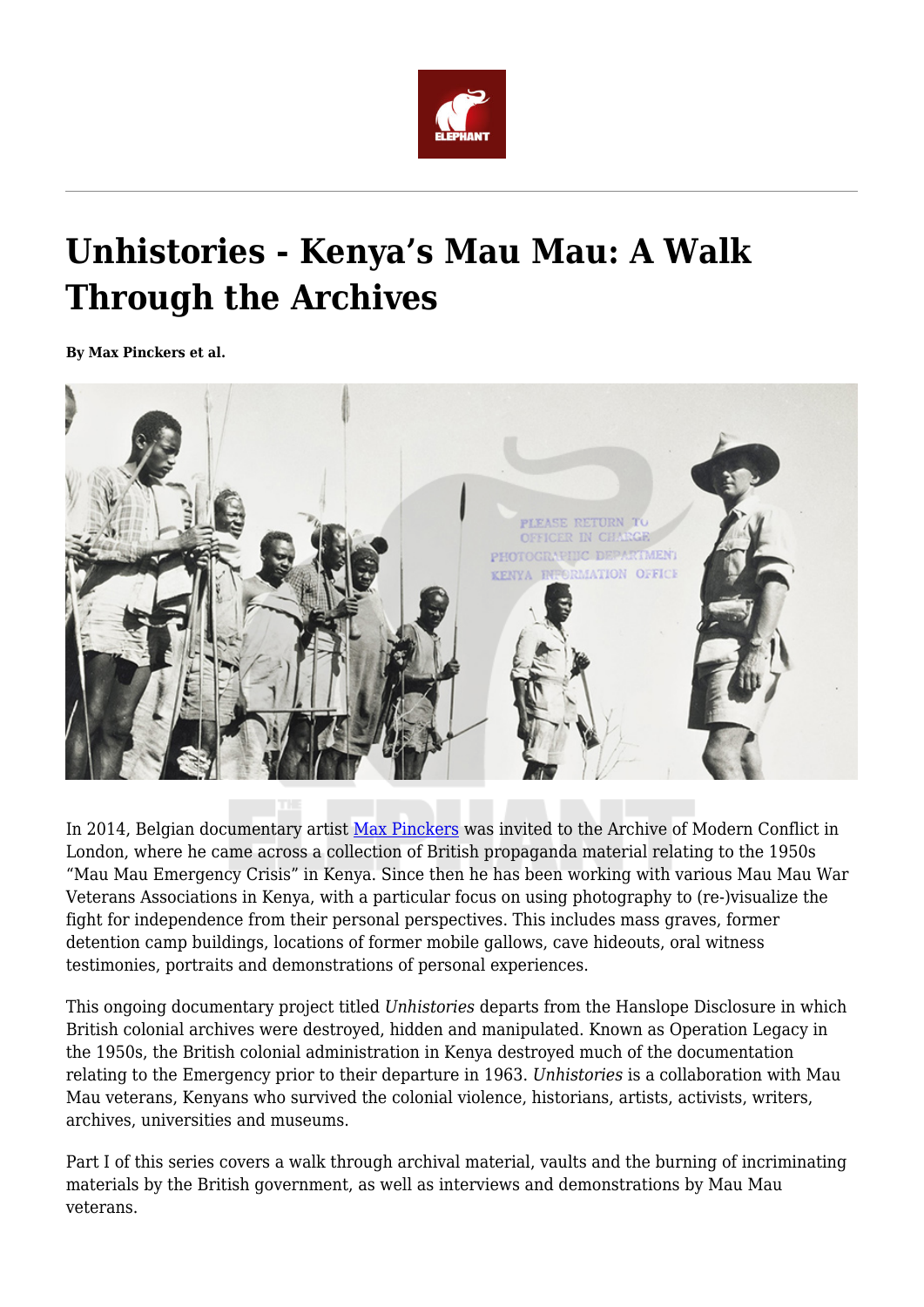## **Mũgo wa Kĩbirũ's Prophecy**

Here stood one of the largest Mũgumo trees in the country, with a diameter of about four and a half meters. The Kikuyu sage Mũgo (Chêgê wa Kĩbirũ) prophesied that the fall of this giant fig tree would mark the end of British colonial rule in Kenya. In 1946, while it was a place of worship for the Kikuyu community, the British assigned 24-hour security around the tree and decided to fortify with metal bars and a circular iron ring filled with soil to prevent it from falling.

Shortly before Kenya became independent in 1963, the tree was struck by lightning, split into two parts and withered away. The circular reinforcement still remains today, with a new tree now growing out of it.

British propaganda material from the 1950s about "Mau Mau" in the folder A 5072 at the Archive of Modern Conflict, London, UK, 2020.

Her Majesty's Government Communications Centre, Hanslope Park, Milton Keynes, UK, 2021.

## **The Hanslope Disclosure**

In 2011, during the negotiations for compensation of Kenyan victims of abuse, the unrelenting efforts of lawyers and expert witnesses led to the discovery and release of thousands of secret files held by the Foreign and Commonwealth Office (FCO) at the a highly-secured government facility Hanslope Park. The FCO was forced to reveal the existence of some 1,500 government files secretly removed from Kenya on the eve of independence, a process known as "Operation Legacy." They provided many unseen documents which described in detail the systemic torture of detainees during the emergency, and the knowledge of those abuses by British Government officials in London and Nairobi. These "Migrated Archives" are just a small part of a much larger collection of documents that were either destroyed or have disappeared. The FCO subsequently announced that it held files from all 37 former colonies, a collection of about 20,000 items.

Her Majesty's Government Communications Centre, Hanslope Park, Milton Keynes, UK, 2021.

"(a) Might embarrass H.M.G. [Her Majesty's Government] or other Governments;

(b) Might embarrass members of the police, military forces, public servants or others (such as police agents or informers);

(c) Might compromise sources of intelligence;

(d) Might be used unethically by Ministers in the successor Government."

— Protection and Disposal of Classified and Accountable Documents and Records Generally, TNA FCO 141/6970, 1961-63

A burning pile of documents that were found in a stock in the Nyeri County Archives in Kenya. These were duplicates of colonial-era documents held at the Nairobi National Archive, 2015.

"It is permissible, as an alternative to destruction by fire, for documents to be packed in weighted crates and dumped in very deep and current-free water at maximum practicable distance from the coast."

— Disposal of Classified Records and Acceptable Documents, TNA FCO 141-6957, 1961

Members of the Mau Mau War Veterans Association, Murang'a Branch, studying British archival photographs from the 1950s, Murang'a, 2019.